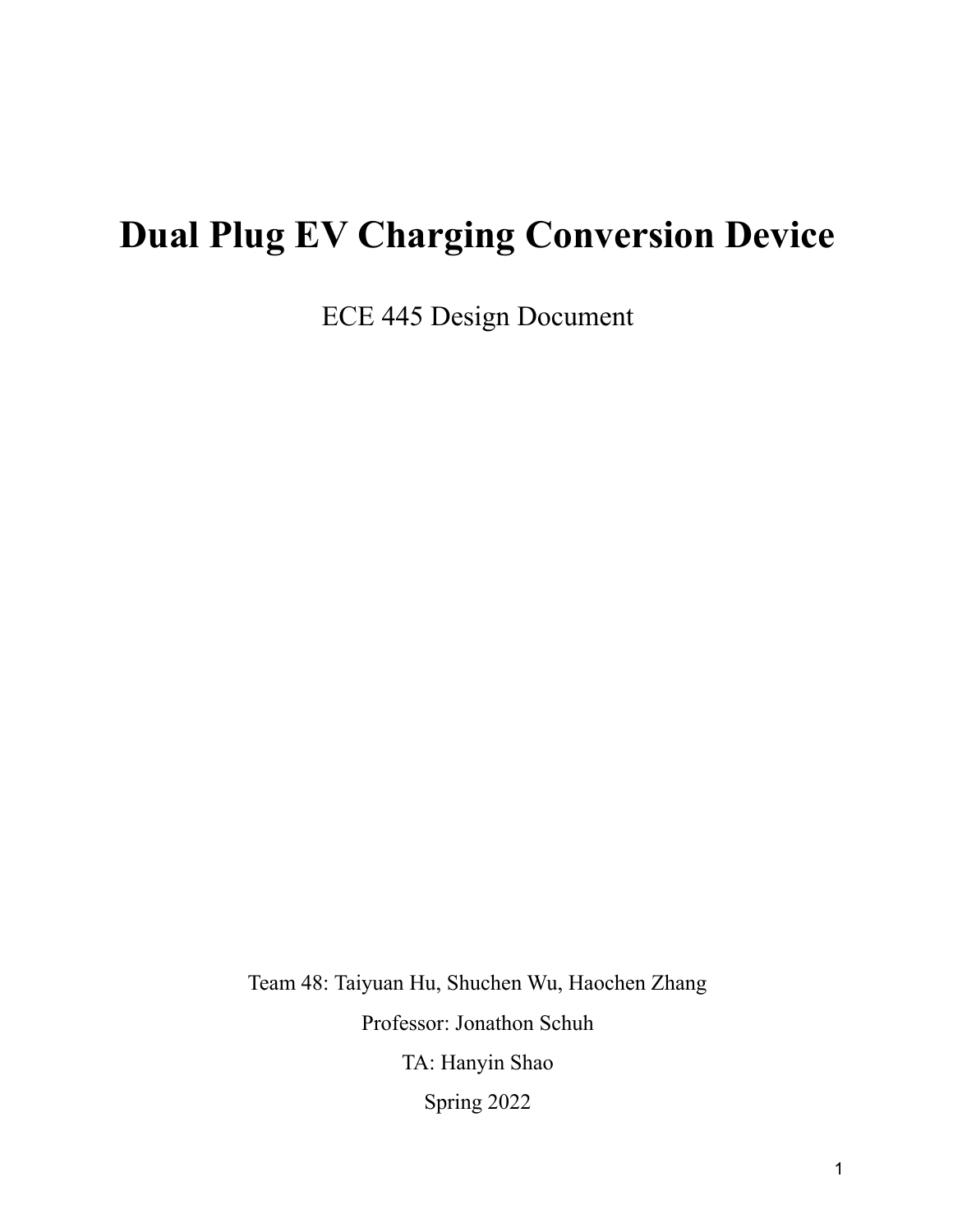| 1.Introduction                   | $\boldsymbol{3}$ |
|----------------------------------|------------------|
| 1.1 Background                   | 3                |
| 1.2 Solution                     | $\overline{3}$   |
| 1.3 Visual Aid                   | $\overline{4}$   |
| 1.4 High-level Requirements      | 5                |
| 2 Design                         | 5                |
| 2.1 Block Diagram                | 5                |
| 2.2 Power Subsystem              | $\overline{7}$   |
| 2.2.1 12V Battery                | $\overline{7}$   |
| 2.2.2 12V to 5V Converter        | $\overline{7}$   |
| 2.3 User-Interface Subsystem     | 8                |
| 2.3.1 LCD Display Module         | 8                |
| 2.3.2 Button Module              | 8                |
| 2.4 Control Subsystem            | 10               |
| 2.4.1 MCU Module                 | 10               |
| 2.4.2 Current Sensor Module      | 11               |
| 2.5 Power Distribution Subsystem | 12               |
| 2.5.1 Relay Circuit Module       | 12               |
| 2.6 Heat Dissipation Module      | 14               |
| 2.7 Circuit                      | 15               |
| 2.8 Tolerance Analysis           | 16               |
| <b>3 Cost and Schedule</b>       | 17               |
| 3.1 Cost Analysis                | 17               |
| 3.1.1 Labor                      | 17               |
| 3.1.2 Parts Cost Estimation      | 17               |
| 3.1.3 Total Cost Estimation      | 18               |
| 3.2 Schedule                     | 18               |
| <b>4 Ethics and Safety</b>       | 19               |
| <b>Reference</b>                 | 20               |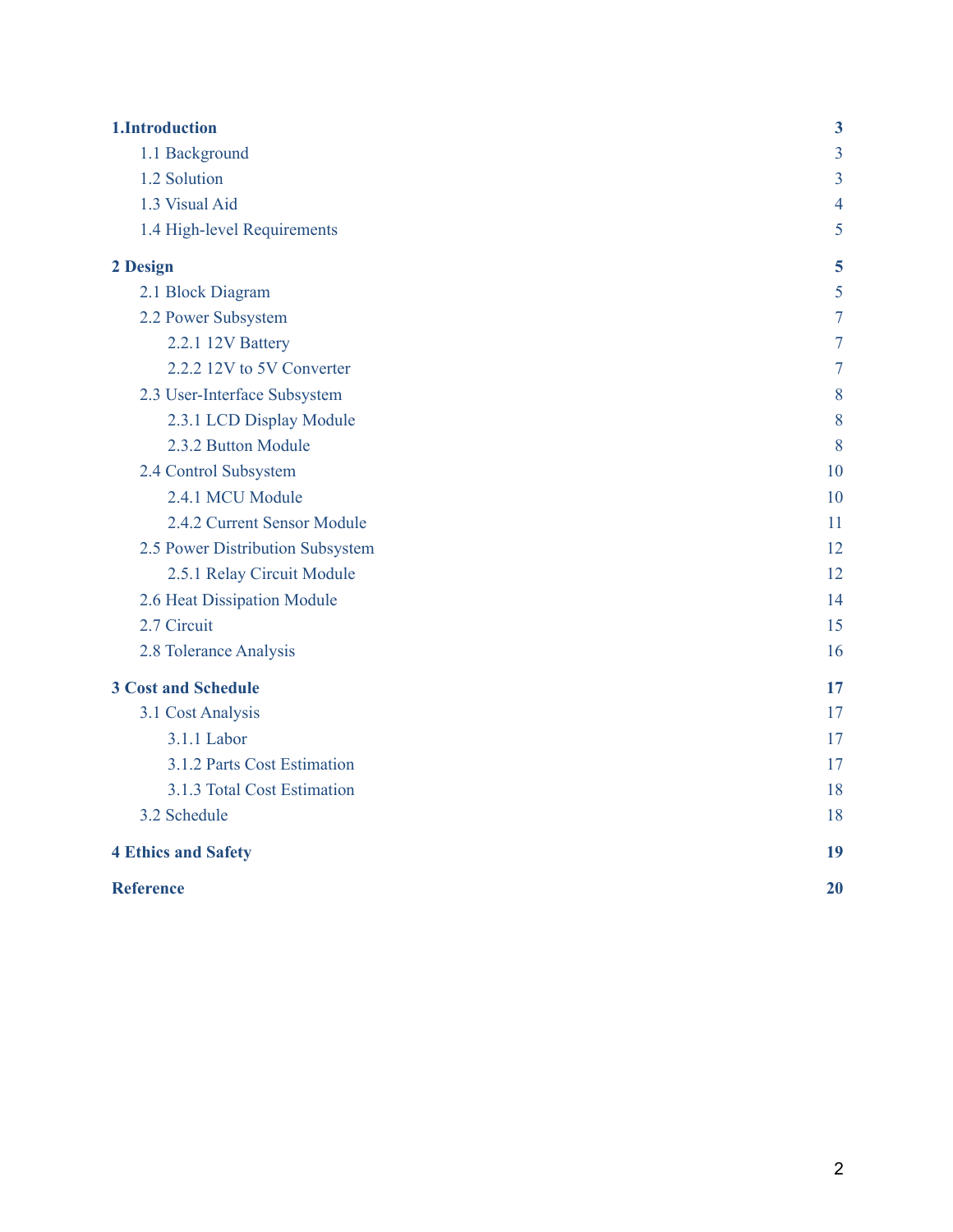## <span id="page-2-0"></span>**1.Introduction**

### <span id="page-2-1"></span>**1.1 Background**

At present, with the increasing need for electric vehicles(EVs), many families could have more than one electric vehicle. However, considering charging mostly happens during nighttime when electricity price is low and the majority of the existing home EV chargers have only one plug[1], it becomes inconvenient for families with multiple EVs to charge all EVs at night. Because when the electric vehicle is charged, the charging object can only be changed manually. In addition, in order to protect the battery cells from overheating, the output current of the EV charger decreases and causes a waste of energy.

#### <span id="page-2-2"></span>**1.2 Solution**

Ideally, in order to solve this problem, we want to design a dual plug EV charging conversion device as figure 1 shows, which includes a power distribution subsystem, control subsystem, power subsystem, and user-interface subsystem. This device has two charging modes. One is the average charging mode, that is, each output plug allocates the same charging power. When one of the outputs finishes charging, the device allocates the excess power to the other output plug; The other one is the limit mode. The user can manually choose to set the output current with the priority. After the preferential output completes charging, the power will be allocated to the next priority output plug.

Because it is hard to test with an EV charger and Electric car. We decided to simplify our device to a level that can be tested based on the lab device as figure 2 shows. We want to directly use a voltage generator as our design input. For electric vehicles, it is hard to manipulate the EV battery's behavior, which is requesting lower power output from the device as the EV battery is filling. We decided to include loads like resistors in our design to control the output current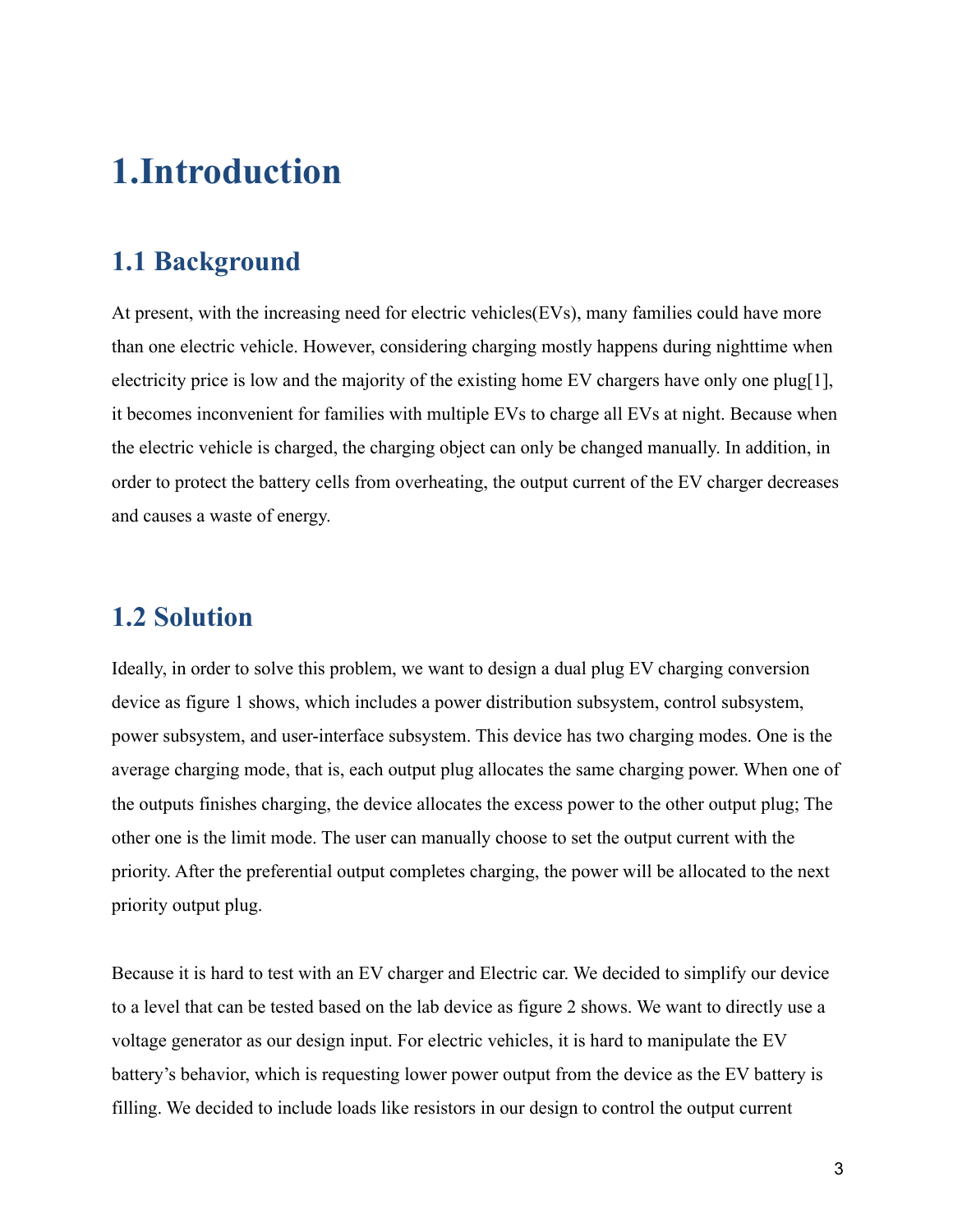amount, as mentioned previously in the limit mode of our design. In addition, in reality, the current's amplitude decreases as the battery charges, so to test the limit mode, we will decrease one of the outputs' current through a preloaded program in MCU.

### <span id="page-3-0"></span>**1.3 Visual Aid**



Figure 1. Original idea with EV charging station and electric vehicles



Figure 2. Simplified idea with current generator and Ammeters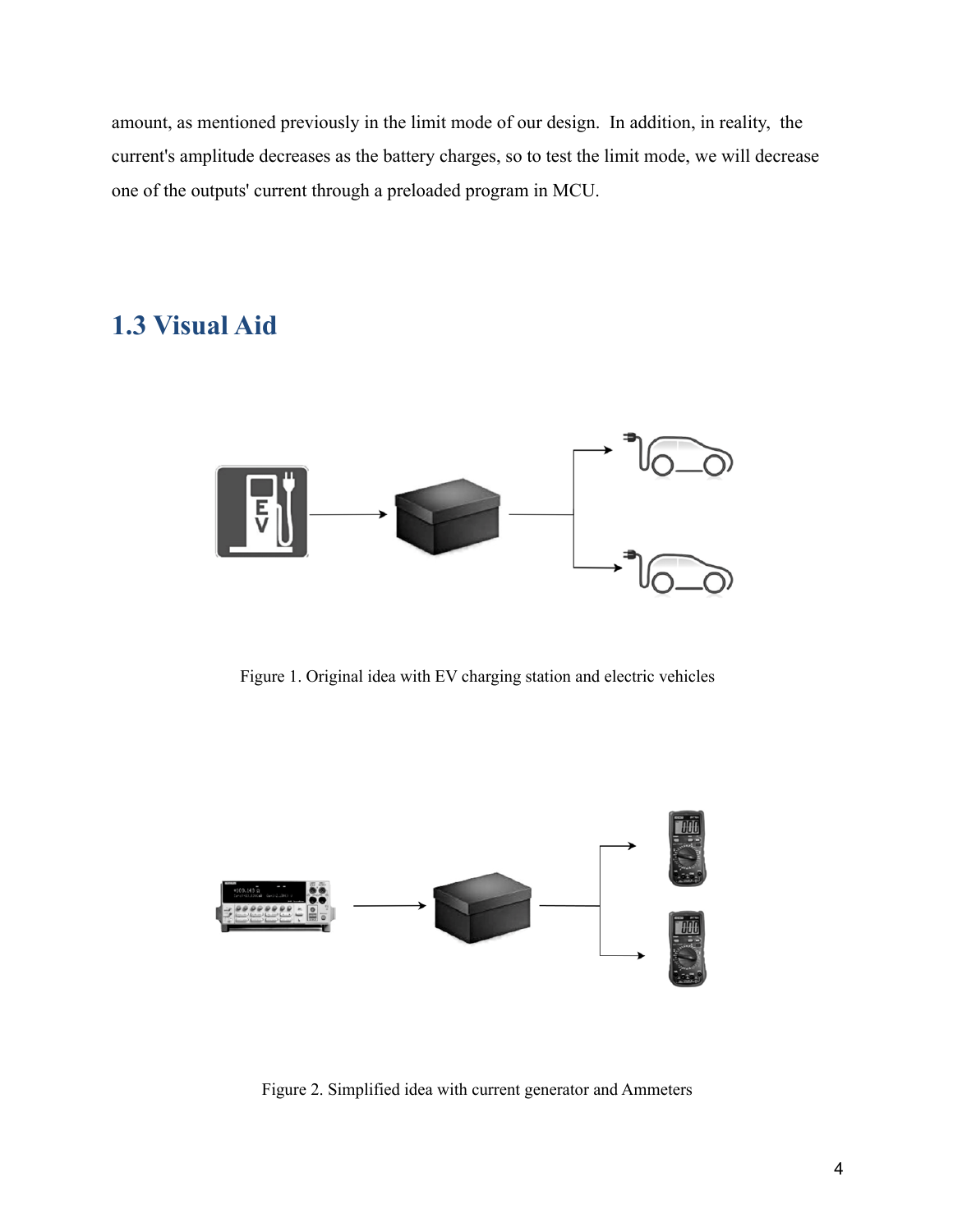### <span id="page-4-0"></span>**1.4 High-level Requirements**

- In mode 1, both output 1 and output 2 generate 0.4-0.5 times of the total input power in the corresponding output plug. In mode 2, the output with high priority generates the preset power while the rest of the power is allocated to the remaining output.
- The user is able to control mode selection and current setting through the button module. The mode information and output current information is displayed through the LCD module.
- The current sensor module can measure the current outputs of the plugs with the accuracy higher than 98%, compared with the current values measured directly from the output plugs.

# <span id="page-4-1"></span>**2 Design**

#### <span id="page-4-2"></span>**2.1 Block Diagram**

In our design, the power of sensing subsystem, heat dissipation module, user interface subsystem and on-board micro-controller unit is supplied by the power subsystem with a 12V battery and a 12V to 5V DC converter to supply 12V and 5V VDC power accordingly. Then, the sensing subsystem with current detection sensor module will detect the current and feedback to on-board micro-controller unit, and the micro-controller unit will send the current measurement to the LCD of the user interface subsystem to display. The control subsystem will decide how the power distribution module distributes the power to two loads with the button input from the user interface subsystem which selects the operation mode. The control subsystem also takes current input of 32A to feed into the relay circuit. After power distribution, the current will be transmitted into a dual plug to be splitted into two outlets to feed two different targets with desired current. The heat dissipation module will use a fan to cool the power distribution system to prevent resistor overheating.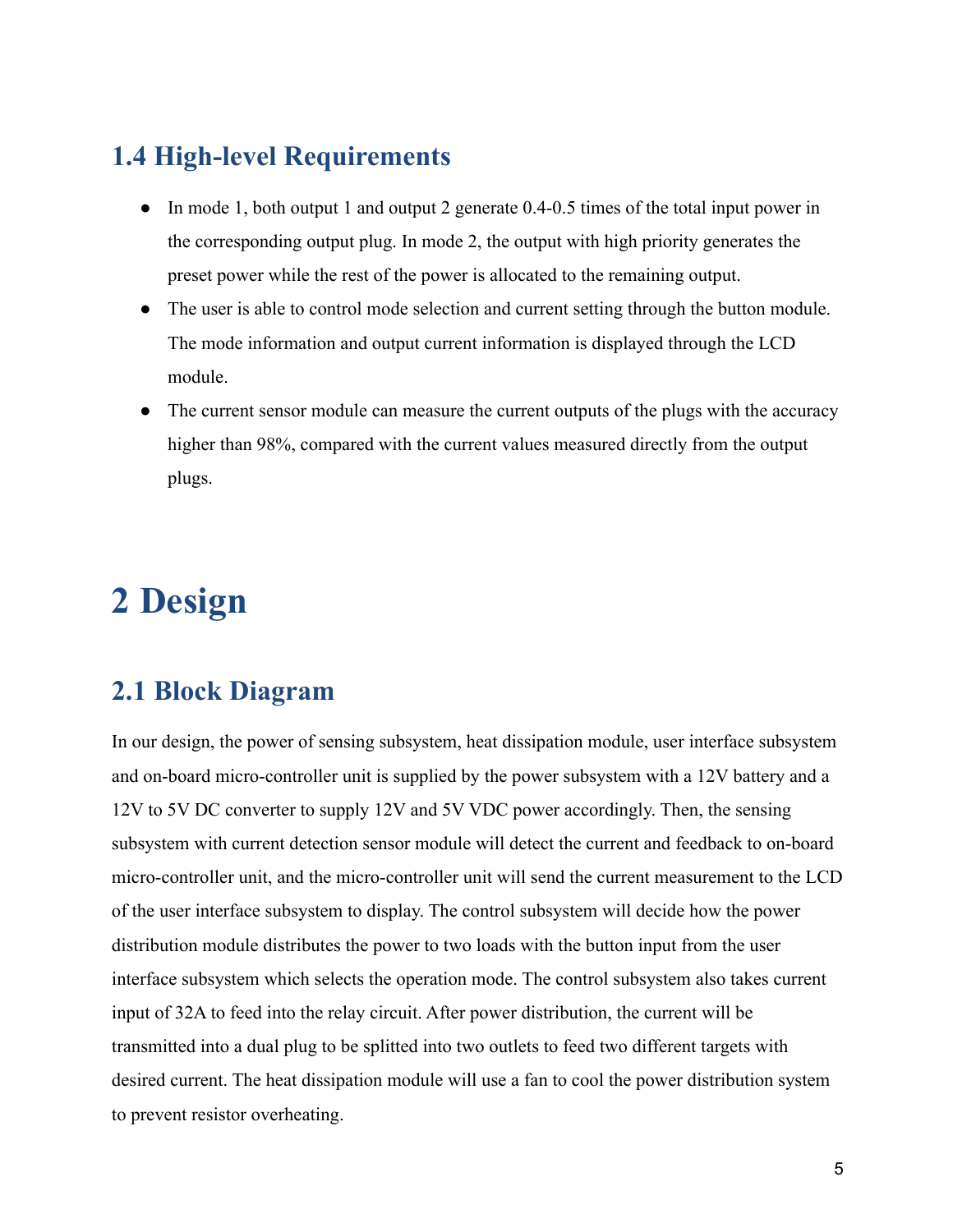

Figure 3. Block diagram of the dual plug EV charging conversion device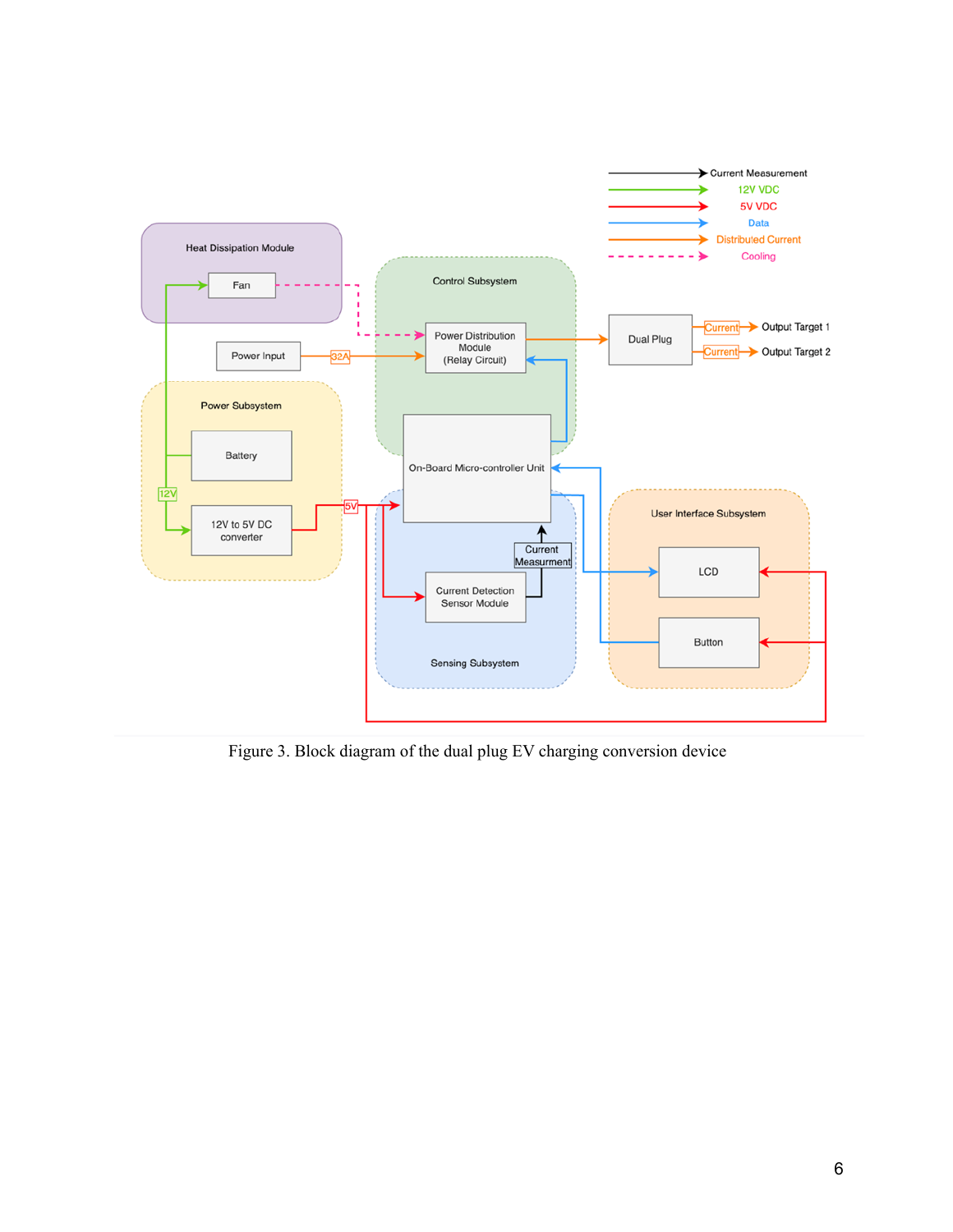

Figure 4. State diagram for operation mode control

## <span id="page-6-0"></span>**2.2 Power Subsystem**

#### <span id="page-6-1"></span>2.2.1 12V Battery

The 12V battery should provide the power input for the electronics on the printed circuit board.

| Requirement                              | Verification                                 |
|------------------------------------------|----------------------------------------------|
| 1. It should be able to provide a steady | 1. Use a multimeter to measure the battery's |
| 12V voltage supply.                      | voltage value. Make sure the output          |
|                                          | value is always in the range of $11.5-12V$ . |

#### <span id="page-6-2"></span>2.2.2 12V to 5V Converter

The 12V to 5V DC converter converts the 12V input from battery to a 5V output to match the VDD requirement of MCU.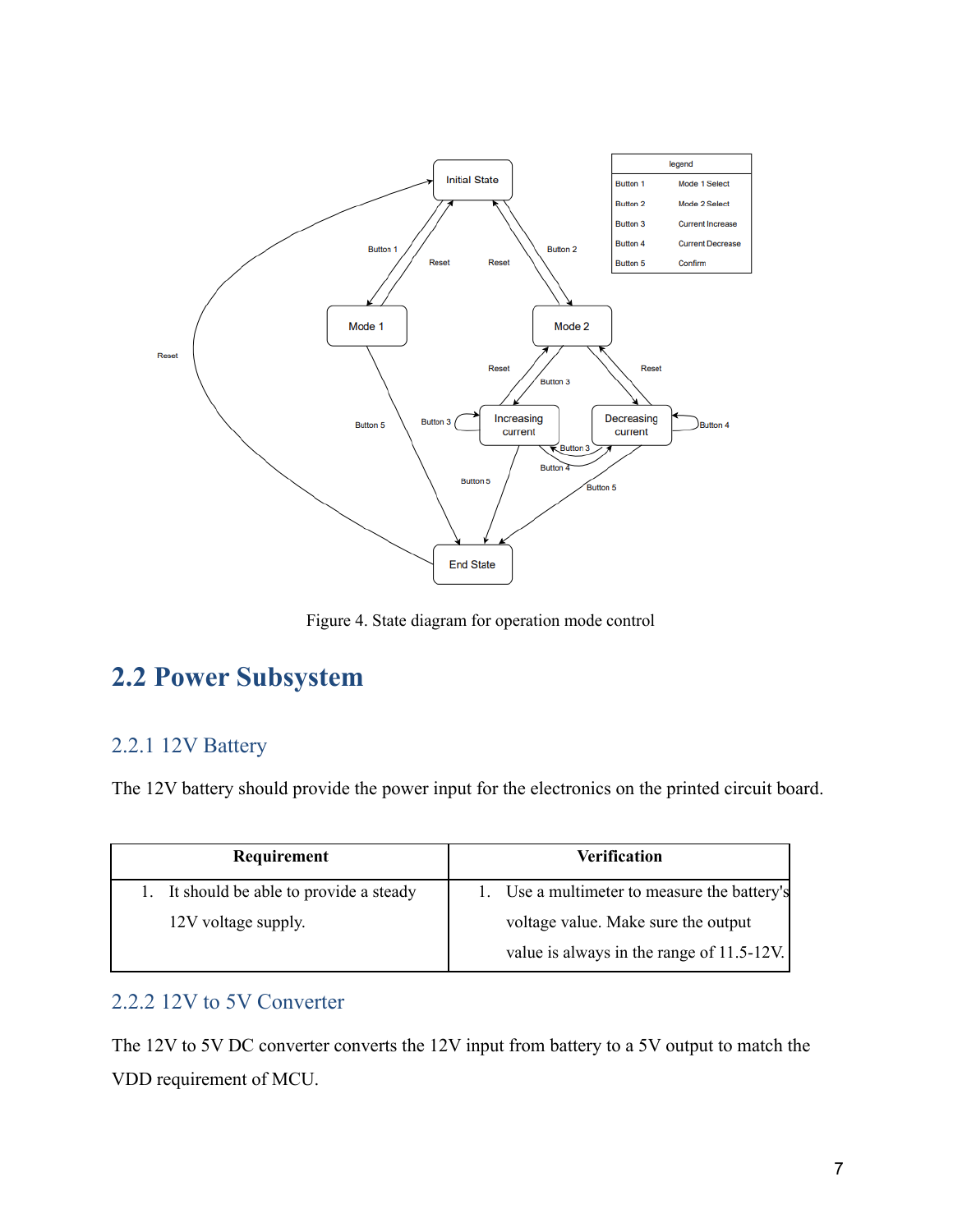| Requirement                                  | Verification                                 |
|----------------------------------------------|----------------------------------------------|
| It should successfully convert the 12V       | Use a multimeter to measure the              |
| input to a steady 5V output.                 | converter's output. Make sure the value      |
|                                              | is always in the range of 4.5-5V.            |
| The output voltage should successfully<br>2. | 2. Use a multimeter to test the input pin of |
| power up the MCU and other electronics       | every other component on the PCB to          |
| on the PCB.                                  | guarantee their input voltages.              |



Figure 5. 12V to 5V 7605 Regulator

## <span id="page-7-0"></span>**2.3 User-Interface Subsystem**

#### <span id="page-7-1"></span>2.3.1 LCD Display Module

The LCD monitor module would display the feedback from the control module which would provide a better user-device interaction.

#### <span id="page-7-2"></span>2.3.2 Button Module

The button would allow users to set the working modes manually and control the power distribution as desired. The input signal would be delivered to the Control module which would be processed by the MCU.

| Requirement | $\mathbf{V}$<br>tion |
|-------------|----------------------|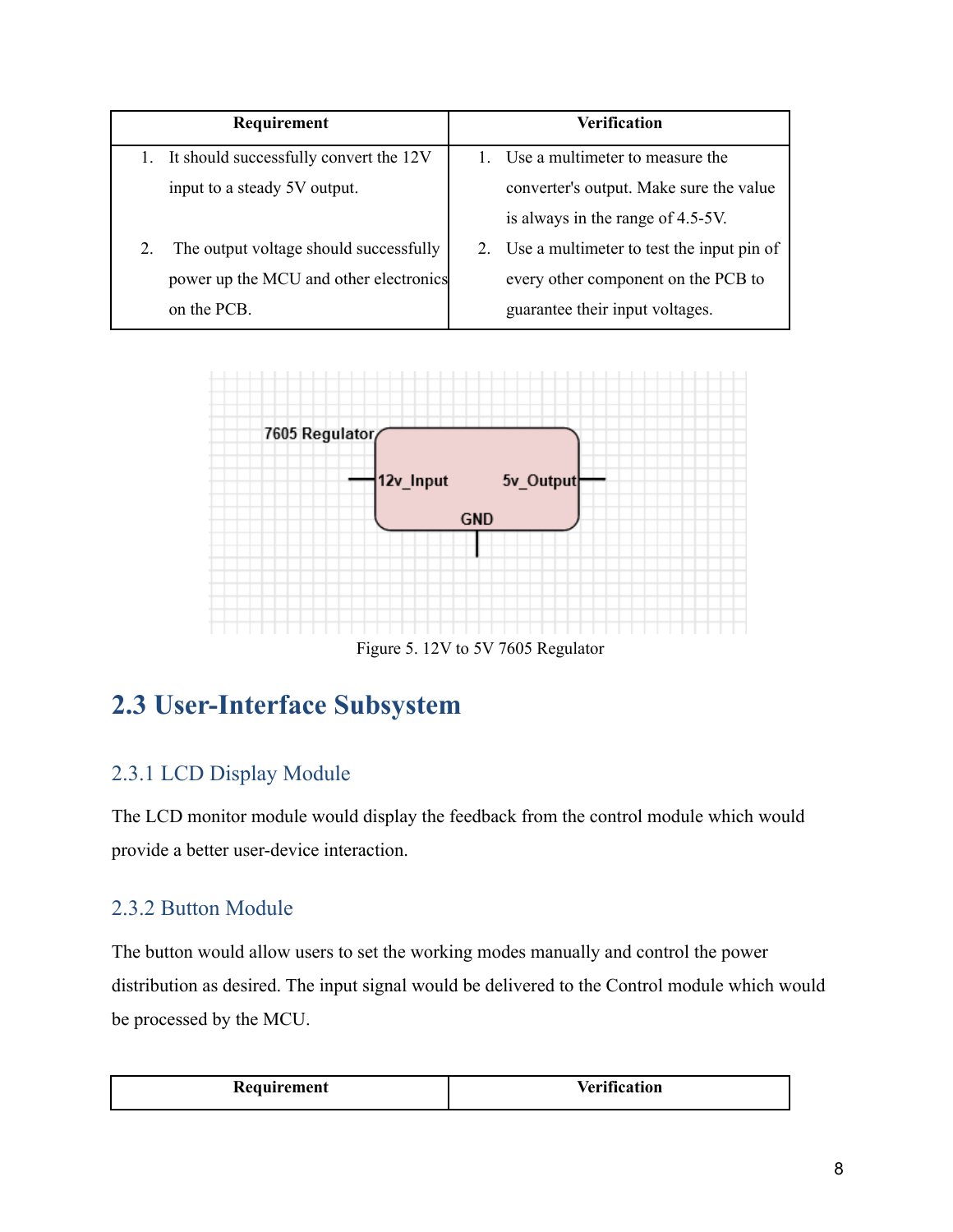- 1. The buttons should successfully send feedback signals to the MCU when it is pressed. And the LCD display should be able to interact with the MCU.
- 2. Each button's unique functionality is achieved, and corresponding operation is indicated through LCD.
- 1. After the MCU, LCD, and Button Module are all powered. Check if content displayed on LCD changes with respect to button press.
- 2. The button module and LCD module have following functionality:
	- A. After the Reset button is pressed, the LCD should display the default layout.
	- B. After Mode 1 button is pressed, the LCD should indicate the mode is selected to 1 and display the measured output current.
	- C. After the Mode 2 button is pressed, it should follow the state machine in figure 4 shown below.



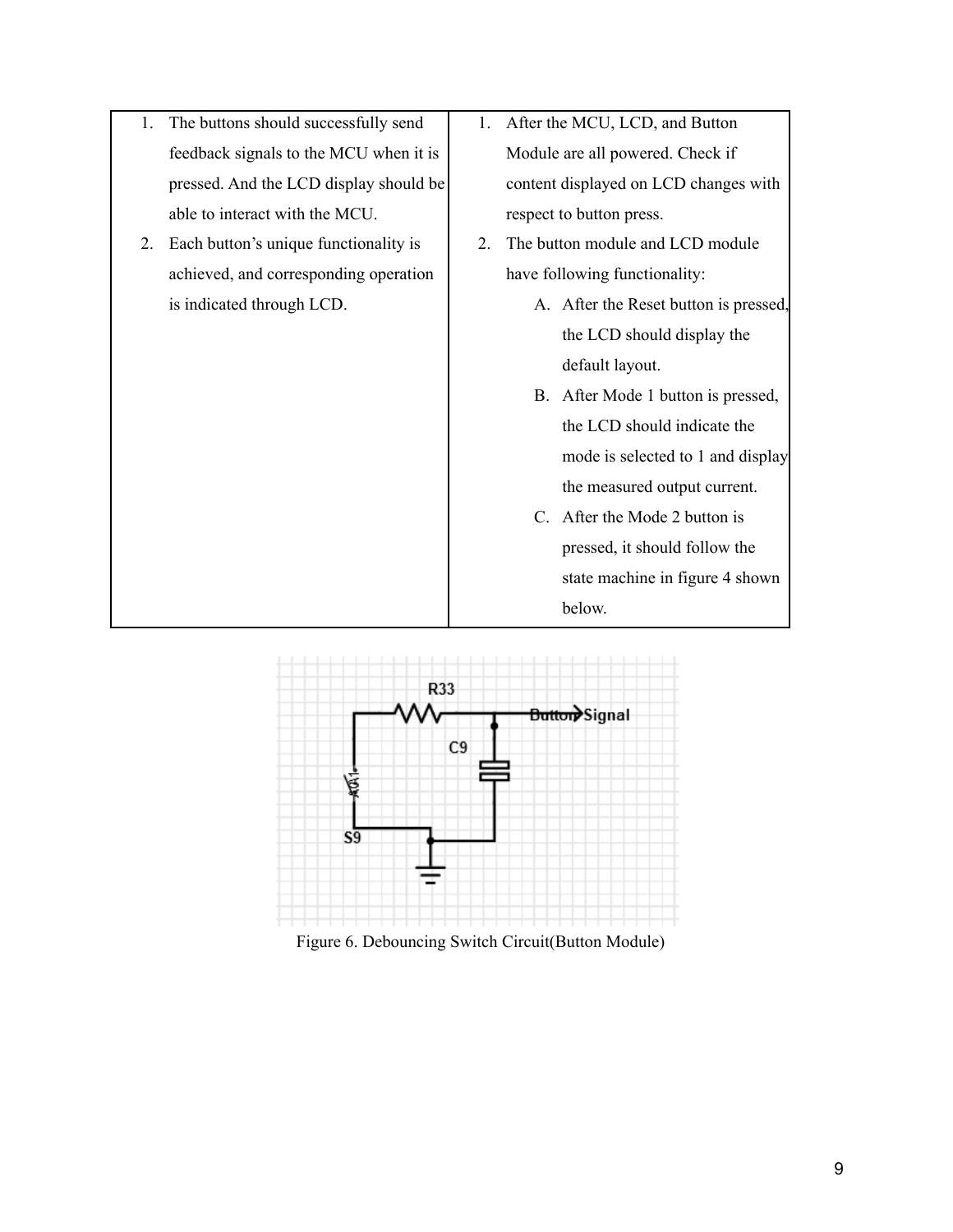## <span id="page-9-0"></span>**2.4 Control Subsystem**

#### <span id="page-9-1"></span>2.4.1 MCU Module

The micro controller unit(MCU) would control most of the other components in our device to achieve the goal of user-device interaction, relays' control, and current measurement.

| Requirement                                | <b>Verification</b>                          |  |  |
|--------------------------------------------|----------------------------------------------|--|--|
| The MCU must be able to send data to<br>1. | The LCD can display correct<br>1.            |  |  |
| the LCD to display.                        | information, including mode selection        |  |  |
|                                            | and current output value.                    |  |  |
| The MCU must be able to receive data<br>2. | After the button is clicked, a certain<br>2. |  |  |
| from buttons.                              | operation mentioned in Button Module         |  |  |
|                                            | is performed in MCU. The result of the       |  |  |
|                                            | operation should be sent to the LCD          |  |  |
|                                            | module and indicated on LCD.                 |  |  |
| The MCU must be able to receive and<br>3.  | The value of measured output currents<br>3.  |  |  |
| interpret analog data from Current         | should be successfully shown on LCD          |  |  |
| Sensor Module.                             | and compare the value with the               |  |  |
|                                            | measured result from the multimeter.         |  |  |
| The MCU must be able to perform the<br>4.  | After the mode is selected through the<br>4. |  |  |
| basic computation to decide the modes      | button, each mode's corresponding            |  |  |
| of operation.                              | computation should be done.                  |  |  |
|                                            | A. In mode 1, the MCU should                 |  |  |
|                                            | send a signal to the LCD                     |  |  |
|                                            | module so that the user is able              |  |  |
|                                            | to see mode selection and output             |  |  |
|                                            | current value.                               |  |  |
|                                            | B. In mode 2, the MCU should                 |  |  |
|                                            | send a signal to the LCD                     |  |  |
|                                            | module so that the user is able              |  |  |
|                                            | to follow the operations                     |  |  |
|                                            |                                              |  |  |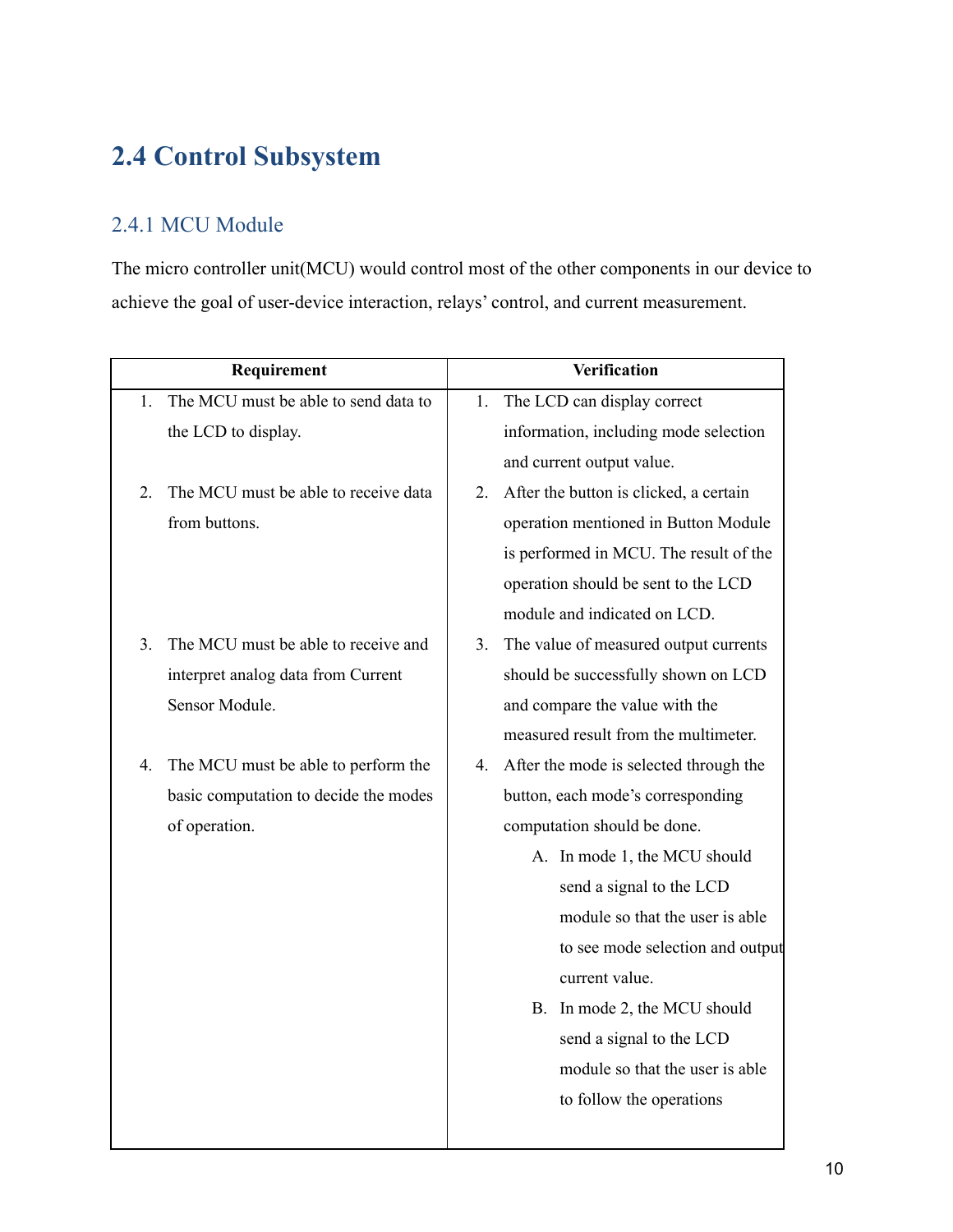5. The MCU must be able to interact with relay circuits and send control signals to relay circuits to control the current output. mentioned in mode 2's state machine in figure 4. 5. After the user changes and confirms the output currents in mode 2, the actual current outputs should be the same. The output currents can be measured and compared via multimeter.

#### <span id="page-10-0"></span>2.4.2 Current Sensor Module

The current sensor will provide information regarding the current output of each port. It will check if the current output of each port is what we expected. It will send the feedback signal to MCU. Also, the sensor will be configured to recognize the positive jumps in current which would indicate that the device is plugged in.

| Requirement                              | Verification                        |  |
|------------------------------------------|-------------------------------------|--|
| 1.                                       | 1.                                  |  |
| The sensor must be able to recognize the | A. Directly use a current generator |  |
| DC current values up to 32A and send     | to output 32A current and read      |  |
| the signal back to MCU module.           | the measured value through the      |  |
|                                          | LCD.                                |  |
|                                          | B. After the power distribution     |  |
|                                          | module can output $32A \pm 5\%$     |  |
|                                          | current. Measure one current        |  |
|                                          | output with both multimeter and     |  |
|                                          | the current sensor. Compare the     |  |
|                                          | results.                            |  |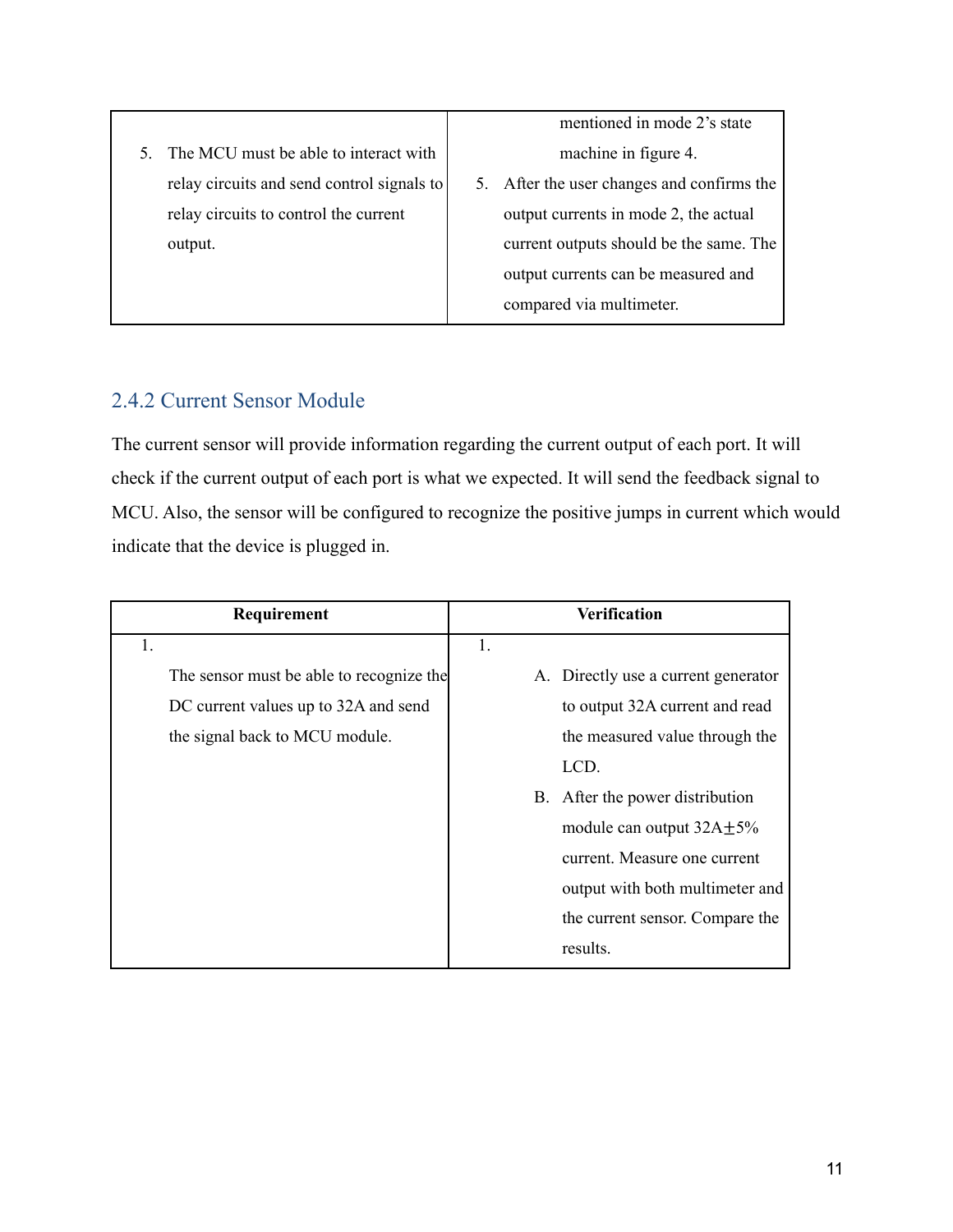

Figure 7. Current Sensor

## <span id="page-11-0"></span>**2.5 Power Distribution Subsystem**

#### <span id="page-11-1"></span>2.5.1 Relay Circuit Module

The relay circuits should be able to control the amount of current output based on the control signal from the MCU.

|    | Requirement                             |                                         |  | <b>Verification</b>                  |
|----|-----------------------------------------|-----------------------------------------|--|--------------------------------------|
| 1. |                                         | 1.                                      |  |                                      |
|    | The relay circuits must successfully    |                                         |  | A. The output currents change as     |
|    | read and decode the control signal from |                                         |  | the current value is modified        |
|    | MCU.                                    |                                         |  | through the button module.           |
|    |                                         |                                         |  | B. The currents can be measured      |
|    |                                         |                                         |  | through a multimeter to check if     |
|    |                                         |                                         |  | the values match our design.         |
| 2. | The relay circuits must be able to      |                                         |  | The current value should decrease or |
|    | change the current output based on the  | increase by $8A \pm 5\%$ every time the |  |                                      |
|    | control signal.                         |                                         |  | current control button is pressed.   |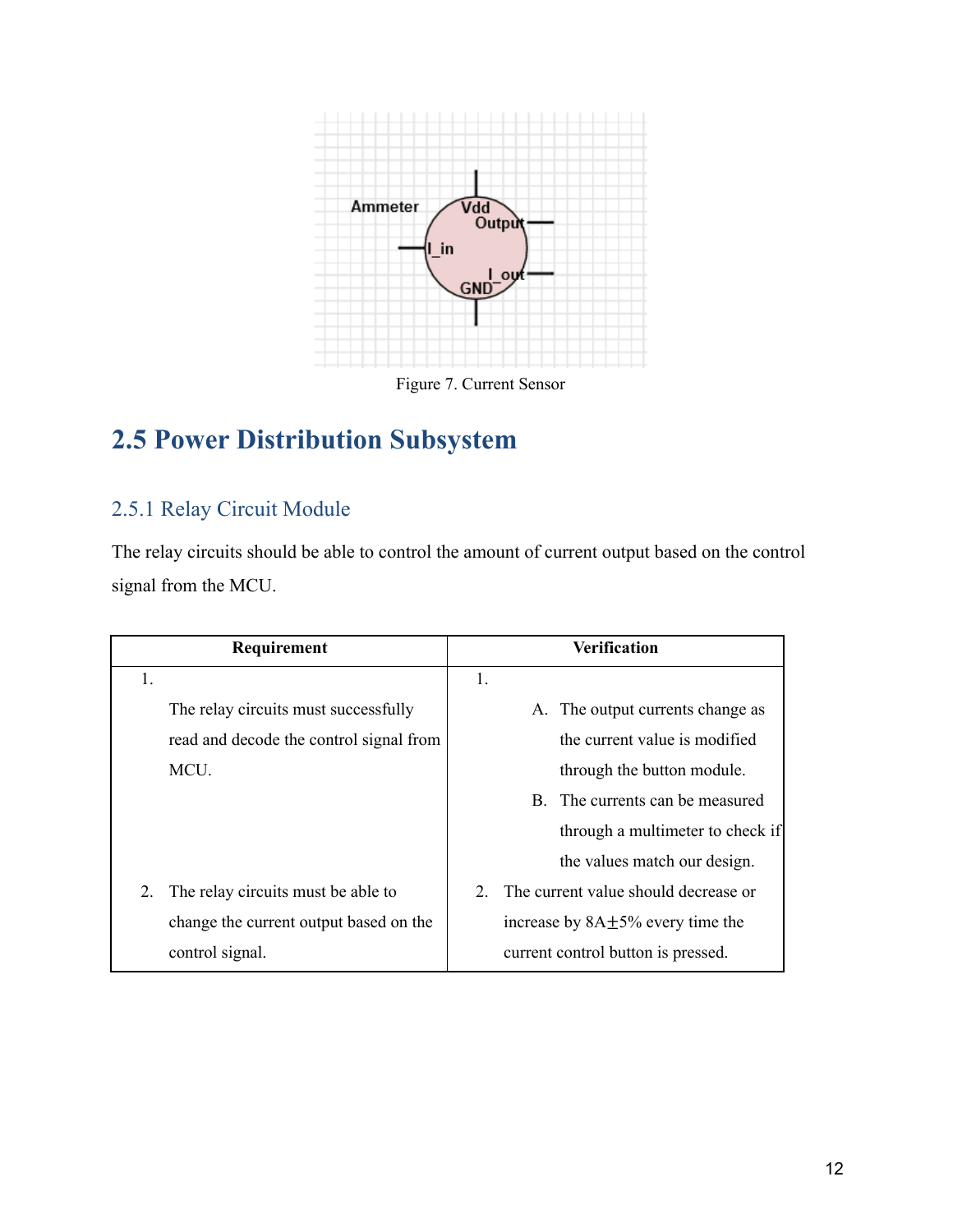

Figure 8. Power Distribution Subsystem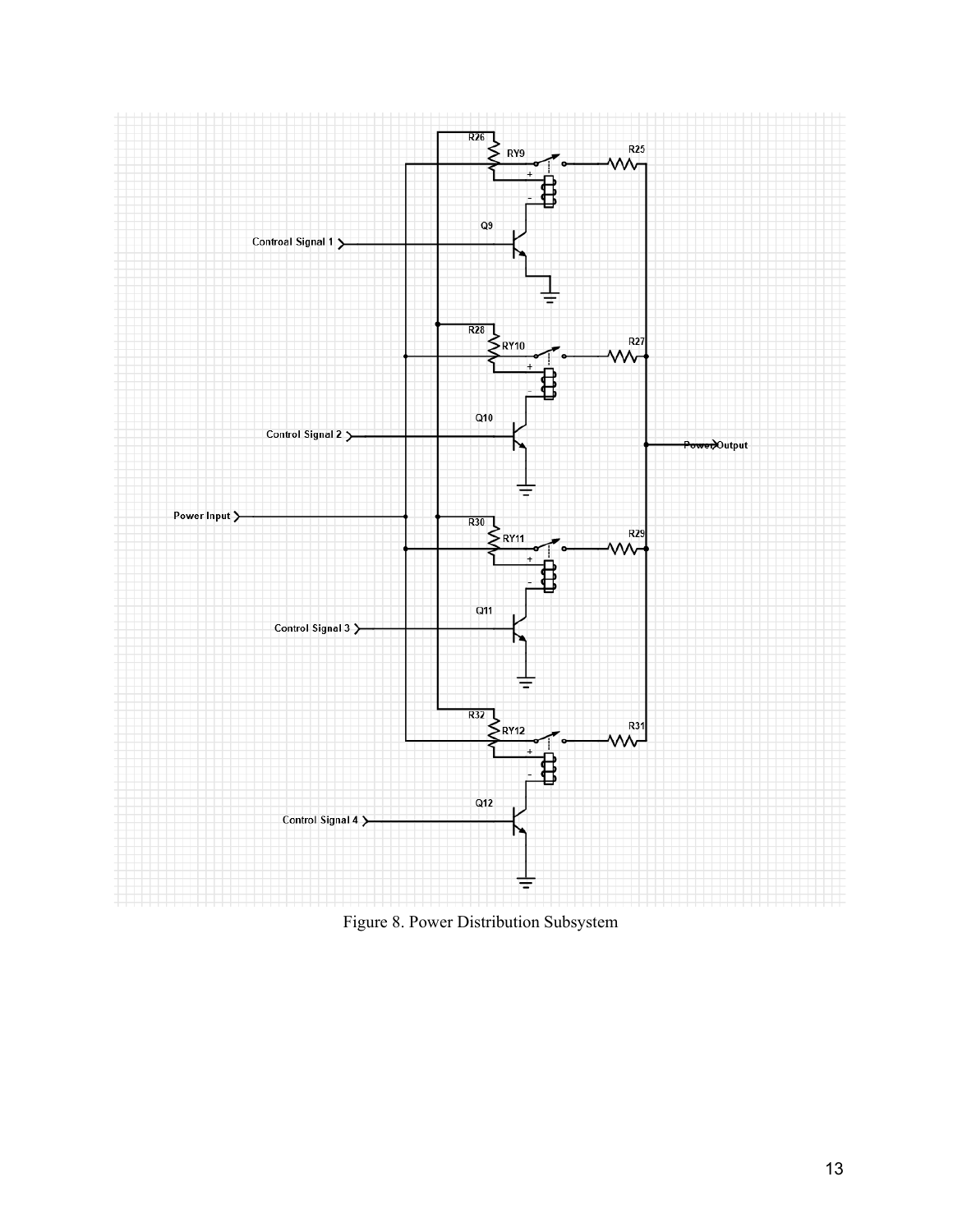## **2.6 Heat Dissipation Module**

The heat dissipation module would make sure that the temperature of the whole device stay within the operational range of each components and cool the whole system down if the device get overheated.

| Requirement                                  | Verification                         |
|----------------------------------------------|--------------------------------------|
| The heat dissipation module should be        | Using a thermometer to monitor the   |
| able to ensure the temperature of the        | temperature around components in the |
| components in the device stay in the         | device.                              |
| range of operating temperature (relay $\leq$ |                                      |
| 120°C, MCU < $85^{\circ}$ C).                |                                      |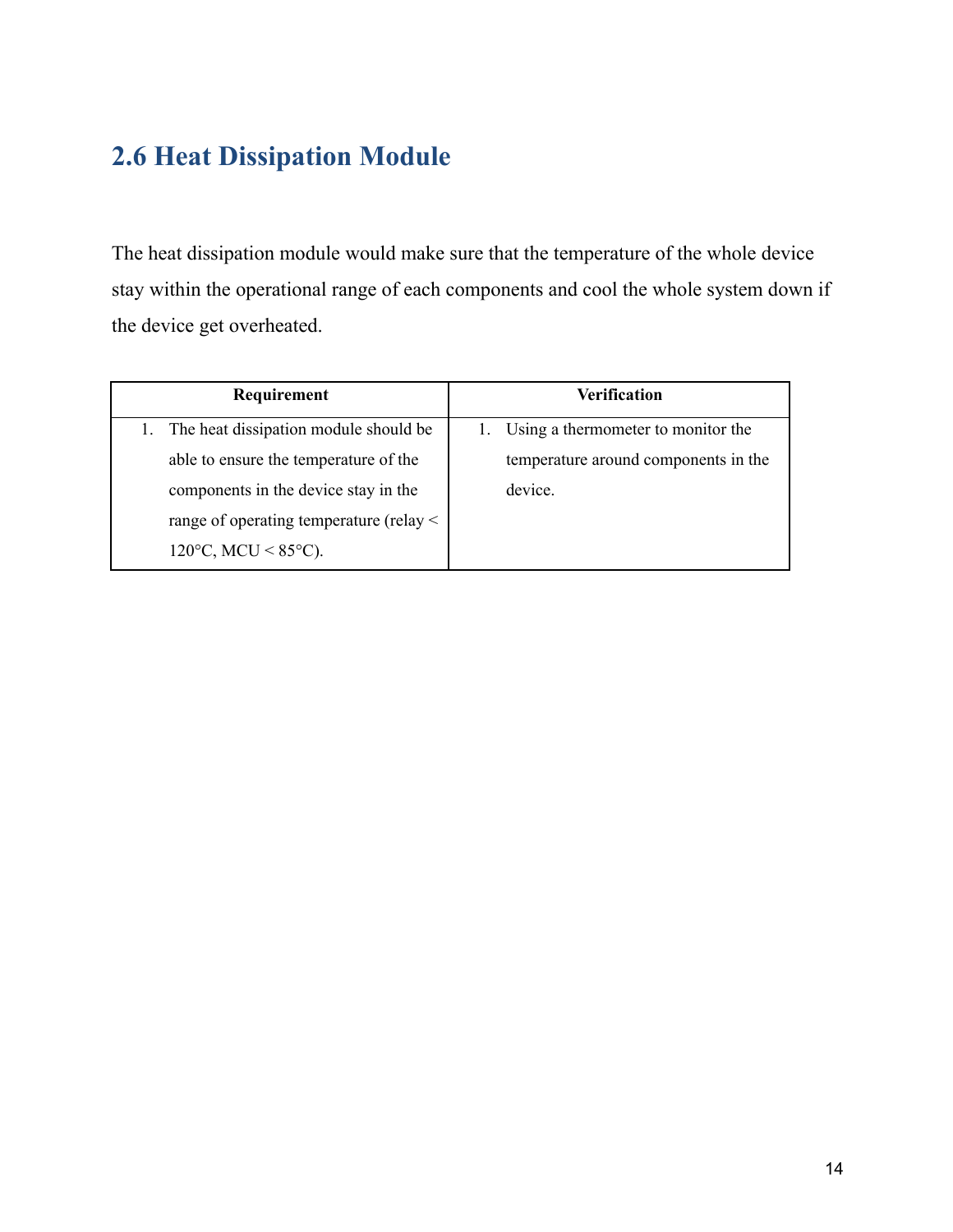## <span id="page-14-0"></span>**2.7 Circuit**



Figure 9. Device Circuit Overview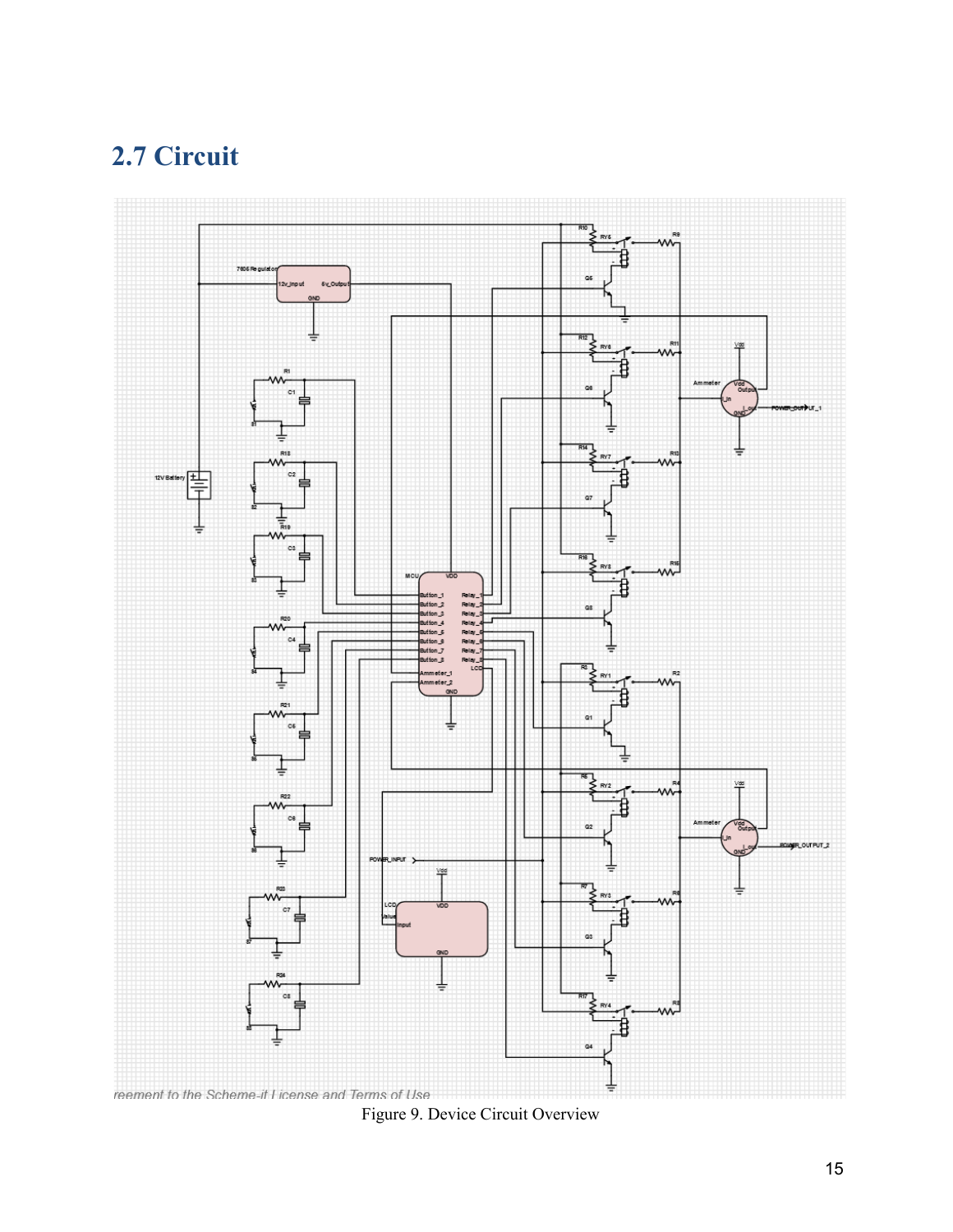#### <span id="page-15-0"></span>**2.8 Tolerance Analysis**

One factor that might affect the output power of our device is the contact resistance of the relay switches. In an ideal case, the contact resistance,  $R_c$ , of the relay would be 0 ohm, which means that when the switch is turned on, the contact end of the relay would just behave like a wire and consume no power. However, there would always be a small contact resistance of the relay. We want the output power to be at least 90% of the ideal case of our circuit. In an ideal case, the output power would be the output current,  $I_{out}$ , times the output voltage,  $V_{out}$ , where the output current equals to  $V_{\text{out}}$  divided by the resistor, R. In the worst case, the output current,  $I_{\text{out},w}$ , would be

$$
\frac{V_{out}}{R+R_c}
$$

which is equal to

$$
I_{out} \cdot \frac{R}{R+R_c}
$$

and the output voltage would be

$$
V_{out} \cdot \frac{R}{R+R_c}
$$

In this case, the output power would be

$$
V_{out} \cdot I_{out} \cdot \left(\frac{R}{R+R_c}\right)^2
$$

To achieve 90% of ideal output, we need

$$
\left(\frac{R}{R+R_c}\right)^2 > 0.9
$$
  

$$
\left(\frac{R}{R+R_c}\right) > 0.9487
$$
  

$$
R_c < 0.054R
$$

According to our research, the maximum contact resistance of the relay would be less than 0.1 mOhm and the resistance of the resistor is around 10 mOhm which meets our requirement.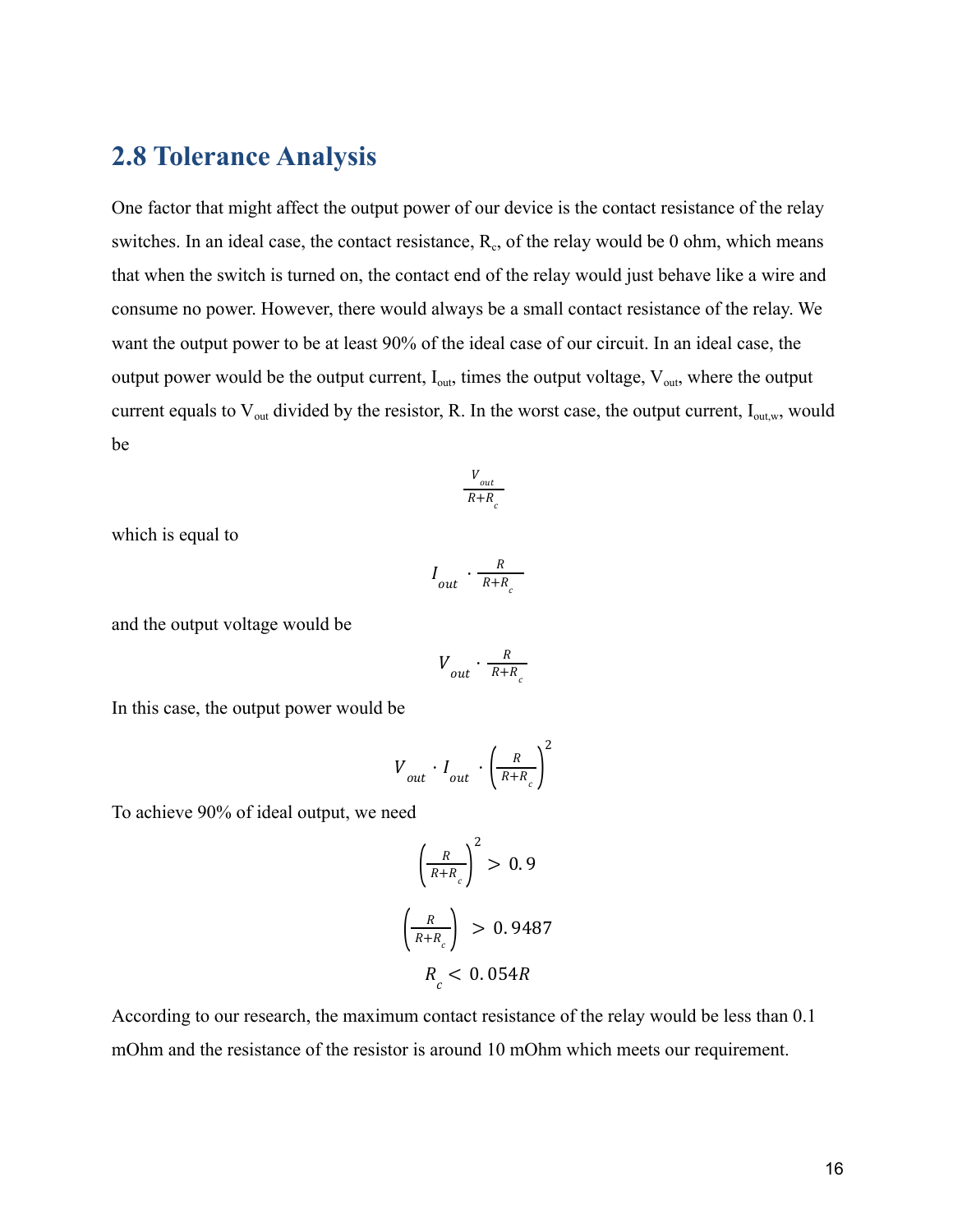# <span id="page-16-0"></span>**3 Cost and Schedule**

## <span id="page-16-1"></span>**3.1 Cost Analysis**

#### <span id="page-16-2"></span>3.1.1 Labor

Hour salary = 30  $\text{\textsterling} \cdot \text{hr}^{-1} \cdot \text{person}^{-1}$ Total number of Hours =  $15$   $hr$ *week<sup>-1</sup>* $\times$ 12 *week* = 180 *hours* Total Salary for one labor = 30  $\frac{\partial \cdot hr^1 \cdot person^{-1} \times 180 \text{ hours}}{2.5}$  \$13500 Total Salary for the team =  $3 \times 13500 = $40500$ 

#### <span id="page-16-3"></span>3.1.2 Parts Cost Estimation

| Parts                                         | Price[\$]/Unit | Quantity       | Total <sup>[\$]</sup> |
|-----------------------------------------------|----------------|----------------|-----------------------|
| 7805 Voltage<br>Regulator                     | 1.19           |                | 1.19                  |
| ATMEGA16 MCU                                  | 5.65           | 3              | 16.95                 |
| LCD1602 Module                                | 8              | $\mathbf{1}$   | 8                     |
| <b>Momentary Push</b><br><b>Button Switch</b> | 0.55           | 6              | 3.3                   |
| WCS1800 Current<br>Sensor                     | 13             | $\overline{2}$ | 6                     |
| Power PCB Relay                               | 5              | 8              | 40                    |
| Other                                         | 60             |                | 60                    |
| Total                                         |                |                | 135.44                |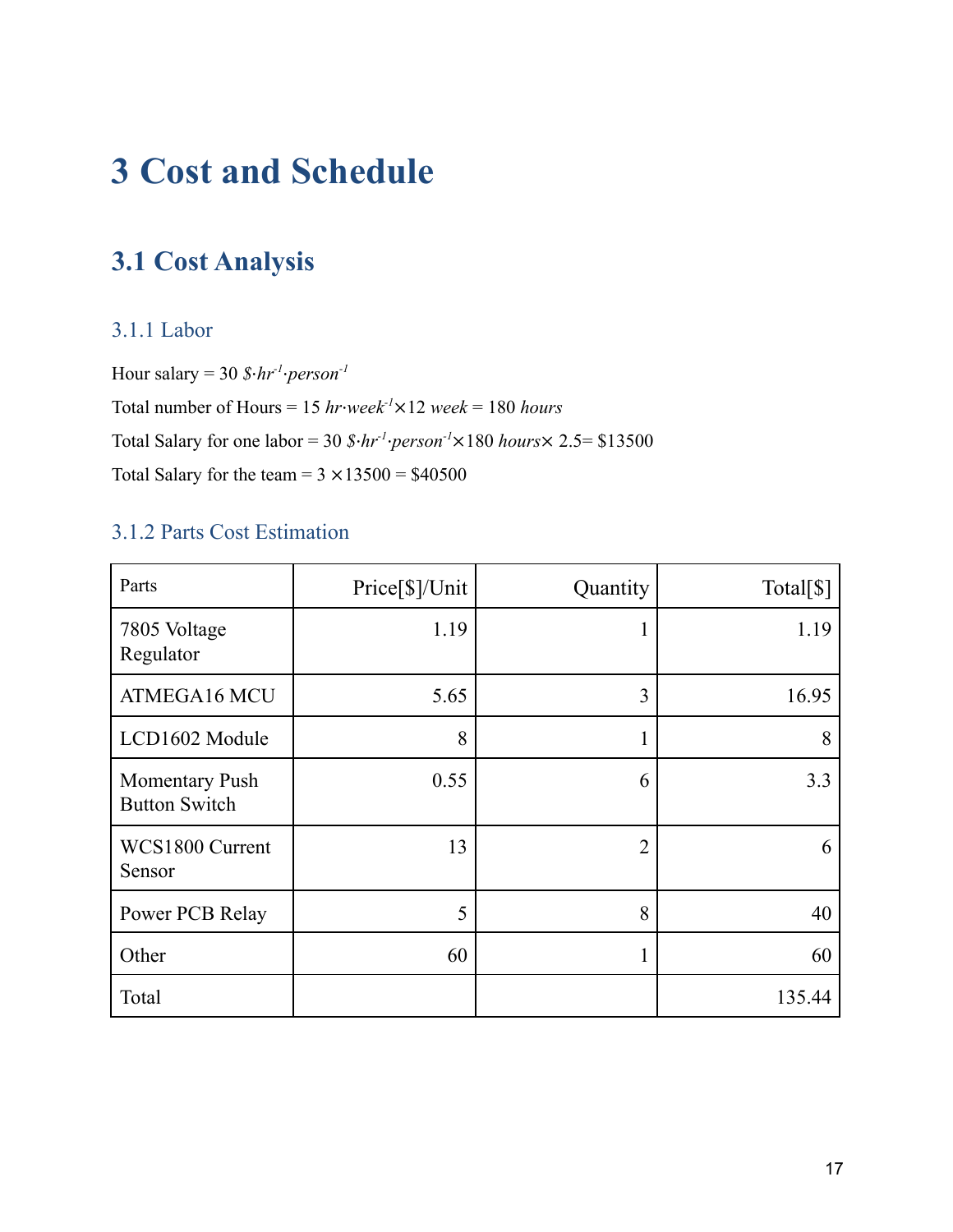#### <span id="page-17-0"></span>3.1.3 Total Cost Estimation

The total cost of the whole project would be  $40500 + 135.44 = 40635.44$  dollars.

## <span id="page-17-1"></span>**3.2 Schedule**

| <b>Week</b> | <b>Taiyuan Hu</b>                            | Shuchen Wu                | <b>Haochen Zhang</b>                                 |
|-------------|----------------------------------------------|---------------------------|------------------------------------------------------|
| 2.20.2022   | Design PCB.                                  | Purchase components.      | Software development for                             |
|             | Write design document.                       | Write design document     | MCU                                                  |
| 2.27.2022   | Review PCB.                                  | Review PCB.               | Software development for                             |
|             | <b>Assisting Software</b>                    | Components'               | <b>MCU</b>                                           |
|             | development for MCU.                         | functionality testing.    |                                                      |
|             | Components' functionality Assemble Power     |                           |                                                      |
|             | test                                         | Distribution Module.      |                                                      |
| 3.6.2022    | Assisting Software testing Assemble power    |                           | Software Testing for MCU                             |
|             | for MCU. Control Module distribution module. |                           | module                                               |
|             | assembling.                                  | Check requirements and    |                                                      |
|             |                                              | verify power distribution |                                                      |
|             |                                              | module                    |                                                      |
| 3.13.2022   | Spring Break                                 | <b>Spring Break</b>       | Spring Break                                         |
| 3.20.2022   | Assembling control                           | Assembling LCD            | Software Testing of LCD                              |
|             | module.                                      | module.                   |                                                      |
| 3.27.2022   | Check requirements and                       |                           | Check requirements and Assisting hardware assembling |
|             | verify control module                        | verify LCD module.        |                                                      |
|             |                                              |                           |                                                      |
| 4.3.2022    | Developing cooling                           | Developing cooling        | Assisting hardware testing                           |
|             | Module. Final testing and                    | Module. Final testing     |                                                      |
|             | debugging.                                   | and debugging.            |                                                      |
| 4.10.2022   | Final testing and                            | Final testing and         | Final testing and debugging                          |
|             | debugging                                    | debugging                 |                                                      |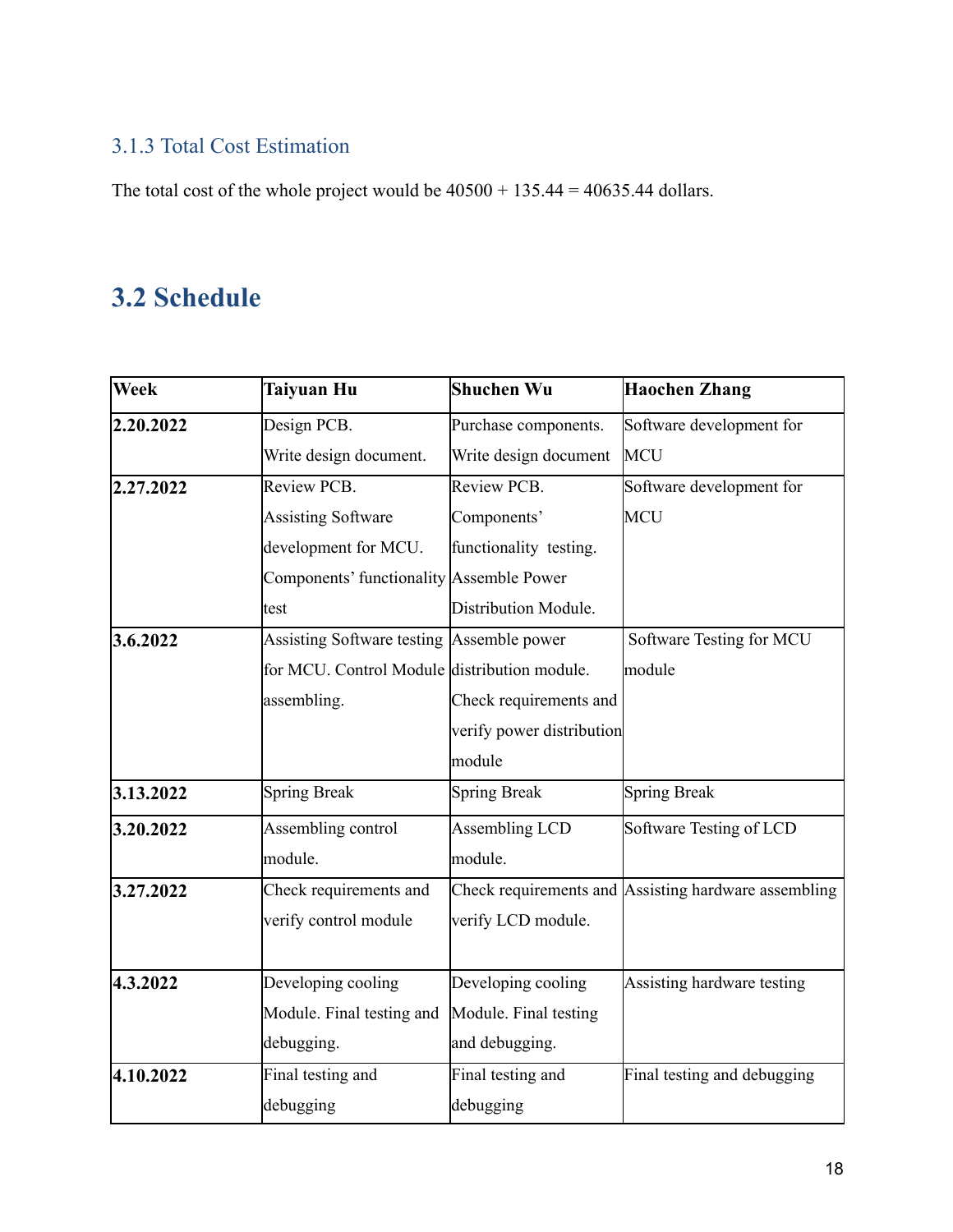| 4.17.2022 | Final testing and         | Final testing and         | Final testing and debugging |
|-----------|---------------------------|---------------------------|-----------------------------|
|           | debugging                 | debugging                 |                             |
| 4.24.2022 | <b>Final Presentation</b> | <b>Final Presentation</b> | <b>Final Presentation</b>   |
| 5.1.2022  | Final Report              | Final Report              | Final Report                |

## <span id="page-18-0"></span>**4 Ethics and Safety**

Safety and ethics are two essential aspects in every modern design project. As stated in section 1.1 of the document, "to hold paramount the safety, health, and welfare of the public, to strive to comply with ethical design and sustainable development practices, to protect the privacy of others, and to disclose promptly factors that might endanger the public or the environment," every team member is going to strictly follow the criteria in IEEE Code of Ethics to operate our design[2]. Because the initial intent of the project is to operate the device in a high voltage and high current environment, team members are exposed to high risk of electrical hazards. Thus, we decided to utilize the generator with lower power output. In addition, the potential high-power consumption of the loads in the design may cause overheat, which can also lead to accidents. To address overheating, we add a heat dissipation module to cool the device, and, furthermore, numbers of loads would be reduced if heat dissipation module is not enough.

During testing, team members will be wearing insulating gloves to keep our personal safety. Also, according to requirements mentioned in the OSHA 1926.404[3], the device should be ensured being grounded where applicable and those components should be justified being well attached to the grounding conductor.

The team will treat other teams and all course staff respectfully and kindly. We will contribute to create an equal, safe, and respectful atmosphere in all ECE 445 working environments with our peers, professors, and TAs. All the communication within the team and between our TA and professor will be in an honest and polite manner. More importantly, our team has zero tolerance to any kind of plagiarism, and we will report the behavior when we notice it.